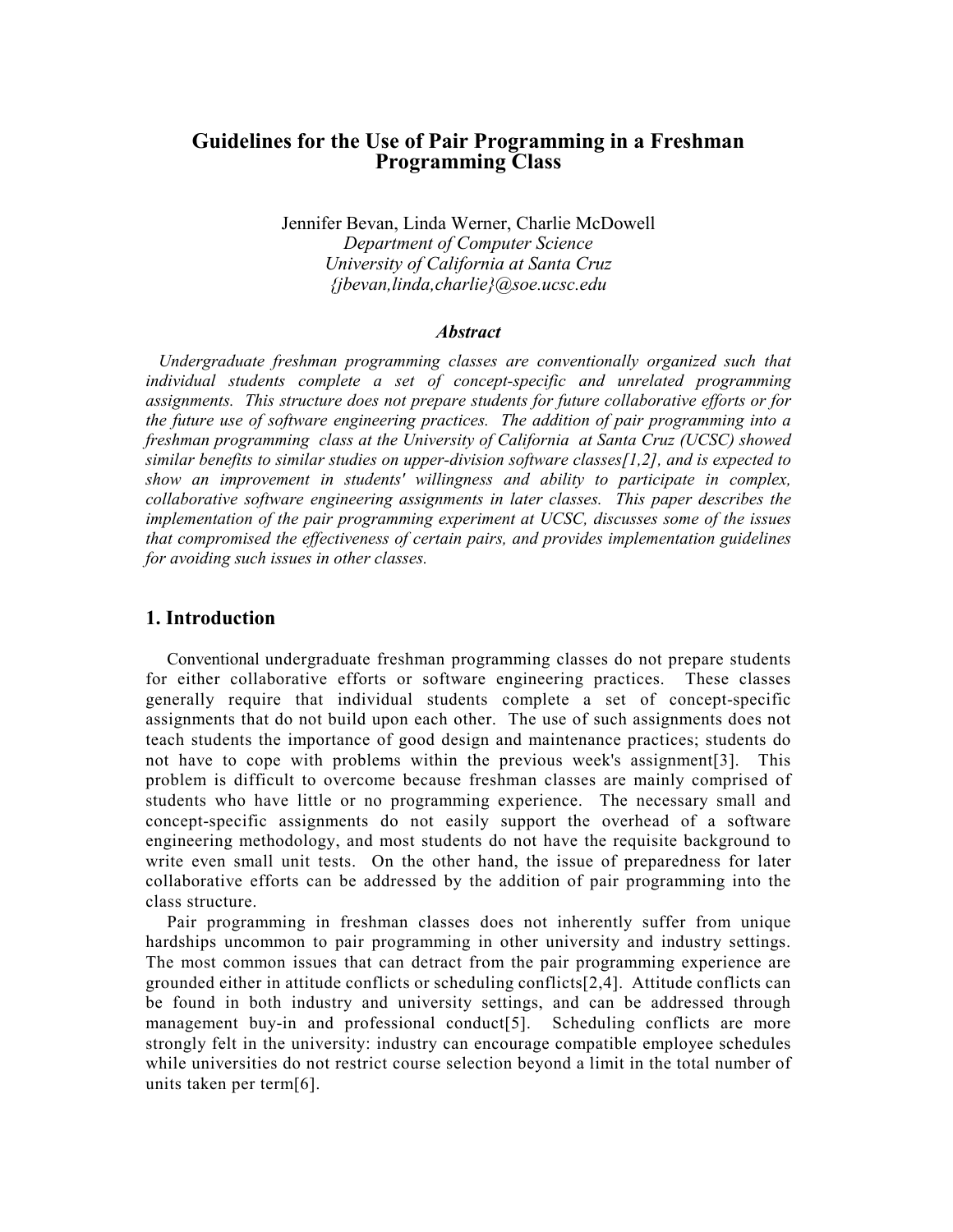Pair programming offers a method of breaking the pattern of conditioning students to work alone. Although researchers have agreed that student programmers are conditioned to equate communication and sharing with cheating[1,4], the conditioning is widespread in more than just the computer science community. Throughout junior high and high school, students are conditioned that working together is the same as cheating. While an assessment of individual competency is necessary for professional or academic certification, many teachers and administrators view collaboration as an unwieldy grading problem, and prefer to avoid it entirely. In recent years, however, encouraging studies on the effectiveness of pair programming in junior and senior level undergraduate classes have been accomplished $[1,2]$ . By introducing pair programming into undergraduate freshman classes, this pattern can be broken earlier in the programmers' development.

An ongoing NSF-funded study, conducted at the University of California at Santa Cruz (UCSC), restructured the freshman programming course to use pair programming as a means of determining both its effectiveness as a teaching technique and its effect on student retention within the computer science program. The preliminary results, which contrast the performance of successful pairs to individual students, make a significant case for pair programming[7]. This paper describes the implementation of the restructured freshman programming class and discusses the issues that caused problems among the students. A set of implementation guidelines is then provided for instructors interested in adopting pair programming within their own classrooms.

### **2. Background**

When pair programming, two developers alternate between the roles of *driver* and *reviewer*. The driver issues all keyboard and mouse input within the development environment. The reviewer observes the input, mentally compares the actual functionality of the new code with the expected functionality, and maintains active communication with the driver regarding the correctness and appropriateness of the code.

Pair programming inherently incorporates basic design and review phases in the development process. The programmers must communicate about possible approaches in order to discuss appropriateness during development. Both members review the other's input, a process that increases the developers' ability to perform effective reviews.

The first paper (McDowell et. al.) from our study gives a more thorough description of the evolution and practice of pair programming[7].

### **3. Implementation details**

During the 2000-2001 academic year, four lecture sections of the introductory programming class took part in our study. The Fall and Winter quarter classes all used pair programming while the Spring class did not. The Fall and Spring classes were taught by the same instructor. Each class completed 9 assignments in 10 weeks. Four of the assignments were practice problems that did not directly contribute to a student's grade. The *n*th-week assignments for each class generally focused on the same programming topic, with some variation in difficulty between instructors. An entrance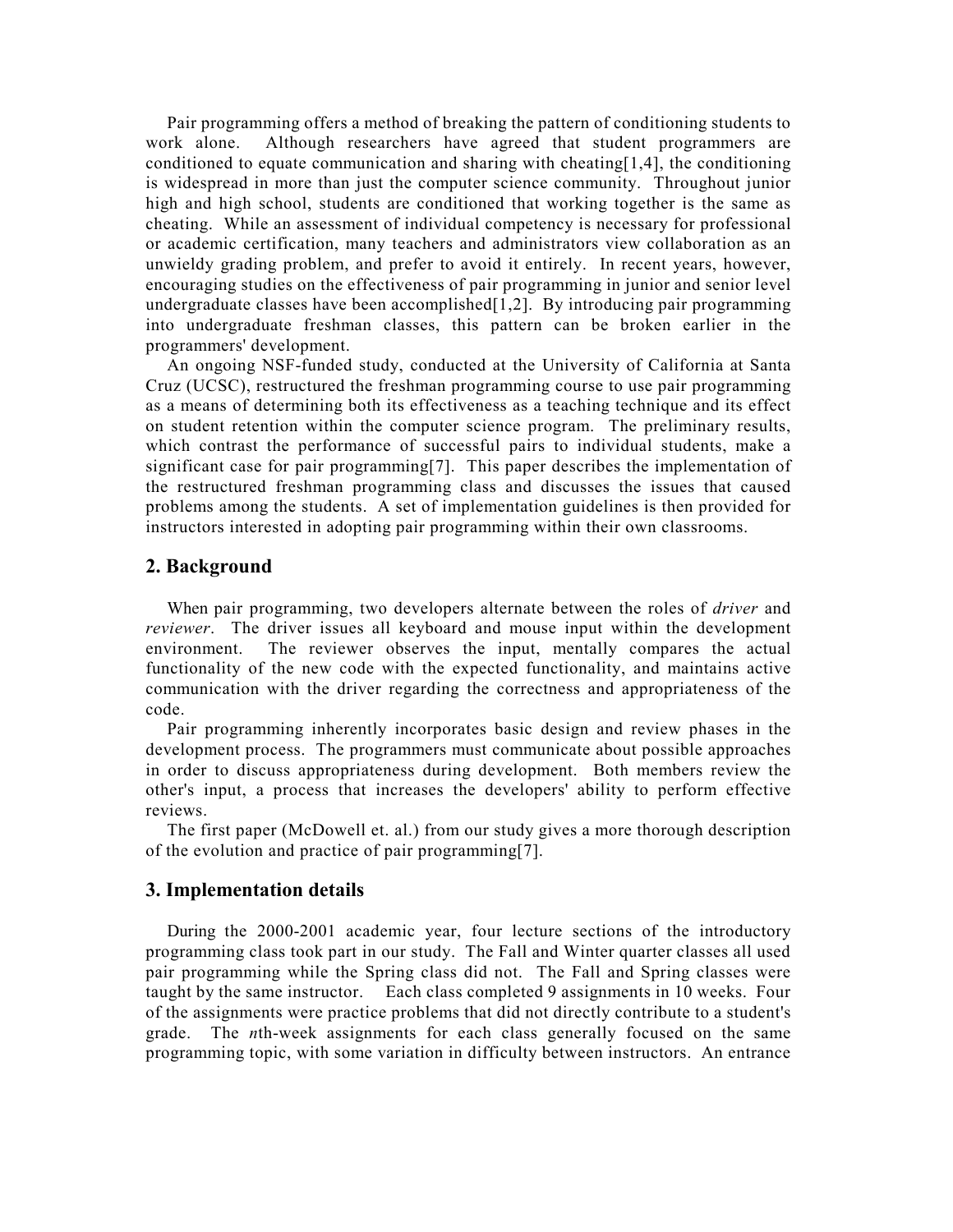and an exit survey were performed in each class; previous programming experience and strength in mathematics were among the data solicited.

Students in the Spring class, which did not use pair programming, were required to complete time logs for each assignment, indicating total work time, satisfaction with their solution, and satisfaction with the experience of solving the problem. The students in the paired classes were required to complete similar time logs that also indicated their satisfaction with the experience of working with a partner and the times spent driving, reviewing, and working alone.

For the Fall and Winter classes, the pair programming requirement was that no less than 75% of the total time spent by a student on an assignment was to be physically spent with their partner. Students were to alternate between driving and reviewing at intervals of no more than 1 hour. These students were also given copies of Williams and Kessler's "kindergarten" paper[4], and links to other pair programming papers were placed on those class web sites. Students were re-paired only if the pair had insurmountable scheduling difficulties or if one partner repeatedly did not come to scheduled meetings. If requested, students were allowed to work alone, but they were required to fill out the same time logs as the other students.

Pairing was based on student requests: each student turned in a list of three other students in the order of pairing preference. In the Fall quarter, the pairing scheme required that paired students be enrolled in the same section. This was not the case with the Winter quarter classes; in those classes the students' preferences were turned into a weighed graph, where edge weights were a linear function of two people's preference to work with each other. The edges were ordered by weight and the pairs selected from this ordered list. Students not selected by this process were randomly paired with other such students. The pairing process resulted in nearly the same number of women paired with other women as were paired with men, which was important for our study. Programming experience and grade point average were not taken into account during pairing.

# **4. Sources of difficulties**

Three of the four classes in this study were taught by different instructors, with the help of eight different graduate student teaching assistants (TAs). In each case, the instructor gave the lectures while the TAs oversaw the computer lab sections. Variances in the implementation of pair programming between the different classes, and the effects of these variances on the stability of the student pairs, were obtained through TA interviews, optional comments from the required student logs, and direct student email.

Several pair-related issues were discovered to be common amongst all of the paired classes in the study, each of which related to how well the students worked together. The two most common sources of intra-pair stress were a significant disparity between the experience levels of the students and difficulties with scheduling or reliability. The students' methods of dealing with these stresses sometimes resulted in unintentional cheating, due to confusion regarding the relative importances of required pairing and honesty.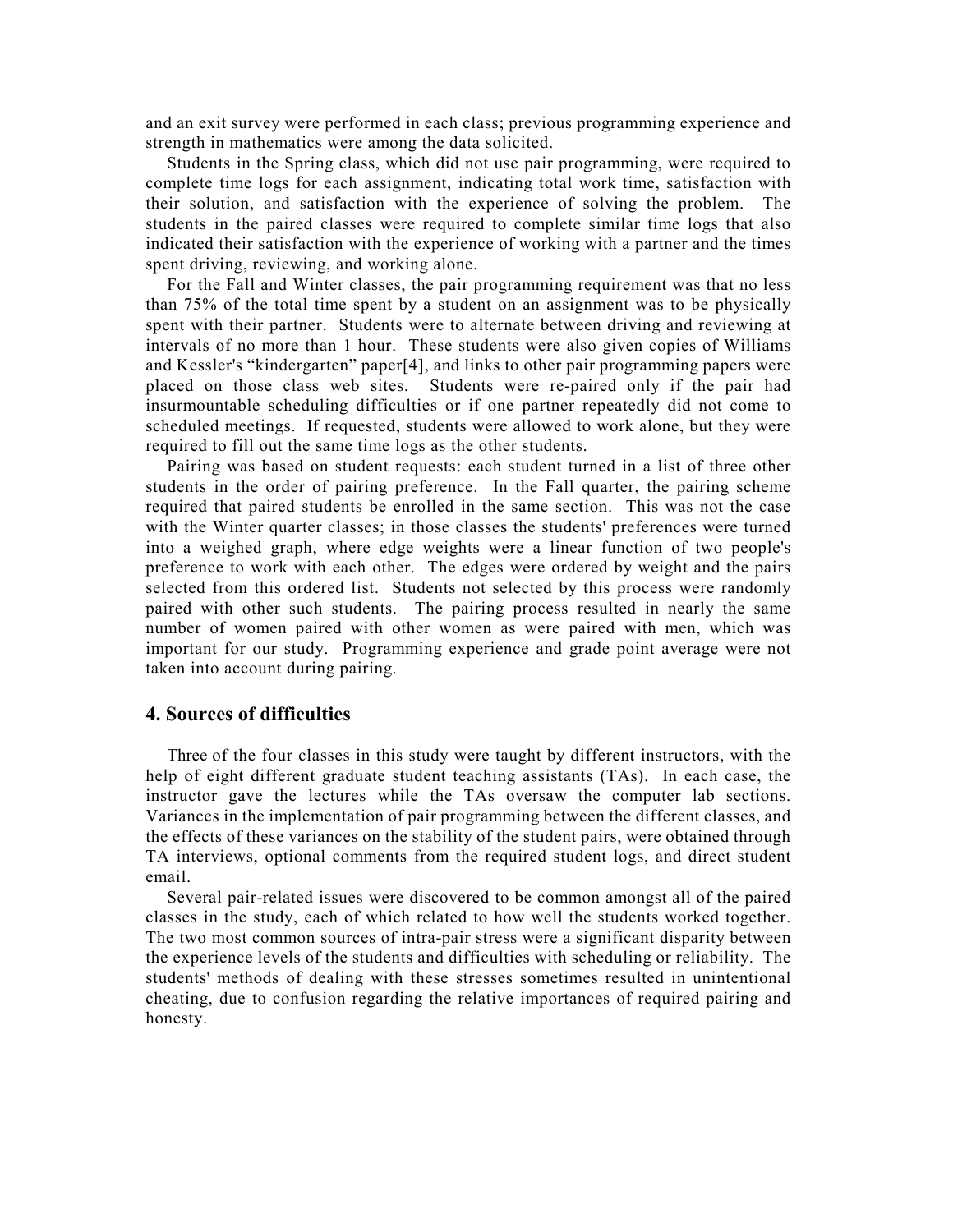#### **4.1. Effects of class structure**

Most of the class-level differences resulted from variances in the enforcement and reinforcement of the pair programming requirements. The instructors did not uniformly emphasize what was expected of the paired students during lectures, which resulted in several cases of misunderstandings during the first several weeks. For example, some pairs were found to be partitioning the problems and working on those partitions separately, instead of using pair programming. Others were e-mailing the code back and forth, incrementally completing the assignments separately. The extent to which TAs could identify such behavior was tied to the instructor's section policy: mandatory lab sections increased the TA's ability to verify that the paired students were following the pair programming requirements. Given that paired students were not necessarily in the same lab section, the TAs were not instructed to restrict access to the computers if both partners were not present. Therefore, partitioning or alternating development strategies were not always actively discouraged.

#### **4.2. Student scheduling and reliability problems**

Students were encouraged to alert the researchers conducting the study if their partner was repeatedly unreliable or if both partners had insurmountable scheduling conflicts. Unfortunately, some pairs tried to overcome scheduling conflicts for several weeks before reporting the problem, which made re-pairing much more difficult. An average of less than 5% of the pairs in each class reported such issues and were repaired if possible.

Optional comments on the logs led to several discoveries about scheduling conflicts and unreliable partners that were not directly reported. One of the more surprising discoveries was the willingness of students to submit an assignment with both partners' names attached, even if one partner had not contributed at all. An investigation revealed that the students in question believed that it was more important that they appear to be following the pairing requirements than it was to be honest about the division of labor.

#### **4.3. Differing levels of experience between partners**

The introductory programming class is a required course in the computer science program at UCSC, with a pre-requisite of pre-calculus but no prior programming. This led to a wide variance in experience levels among students. The portion of the classes that did not self-pair were randomly paired without knowledge of relative experience levels. While our study indicates that both members of a functional pair benefitted from pair programming, the probability of the pair being functional was lessened by a significant disparity in experience levels. The more experienced students were frequently unwilling to explain the relevant concepts to the other, or to wait for the other to understand the material. Several students described having a less adept partner as a "waste of their time", and would simply write the entire program alone and submit it as a combined effort. Others stated that because their programming style suits them, and because working with another would force them to change their style, they would not participate in a paired process. Just under 2% of the pairs were discovered to have this type of problem to such a degree that they were eventually re-paired.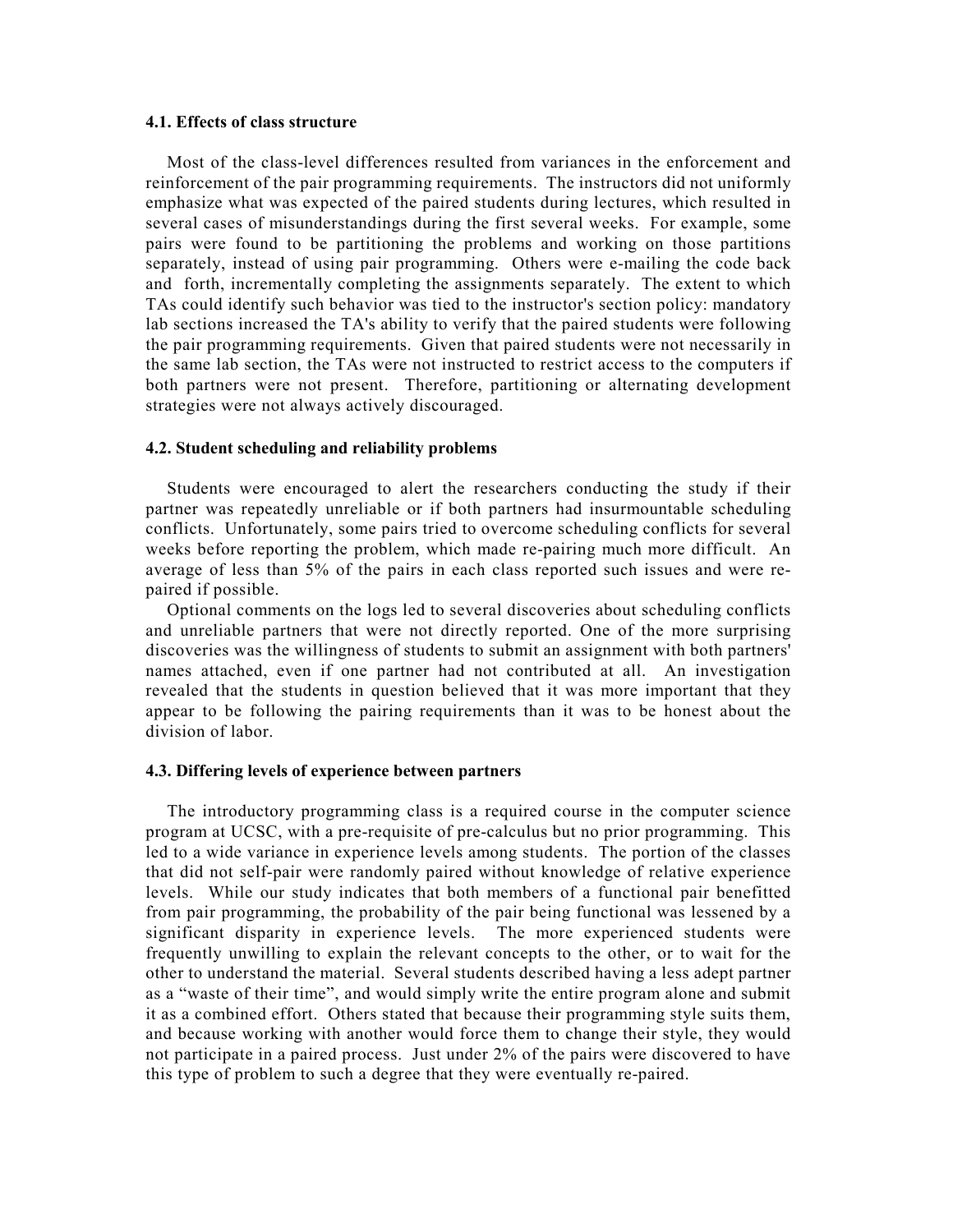#### **4.4. Student understanding and buy-in**

The submitted student logs identified several pairs that were not conforming to the pair programming guidelines due to a lack of understanding or commitment. Some pairs required personal, in-depth descriptions of what pair programming was and what was to be accomplished by the members of a pair. Several students equated "working alone" with "driving", and logged double their actual time spent on the assignment. Several pairs showed an unacceptable imbalance of driving and reviewing times. In one such case, a student was extremely uncomfortable at the keyboard. In others, one partner admitted authorship of most or all of the code submitted thus far. Some students thought that they were in compliance but were not; others recognized that they were not following the pair programming guidelines but did not care. None of these issues forced a pair to be split up, but the efficiency of the pair was reduced until the problem was worked out. This type of problem can be difficult to detect without the active involvement of the TAs during the computer labs; the student logs are not sufficient to identify every occurrence of this behavior.

# **5. Implementation guidelines**

Our study has indicated that pair programming improves a student's performance on programming assignments in an introductory programming class[7]. Even so, the structure of the class can fail to encourage and enforce the pair programming environment. The following guidelines address the implementation issues described above, and should be used as a framework by instructors interested in adopting pair programming.

- 1. *Pair within sections*. Pairing within sections helps TAs identify students who are not conforming to the pair programming guidelines because the missing partner is known to be in the same section. During the scheduled lab sections in the first week of class, the TA should oversee introductory activities that allow students to find a compatible partner within their section. These activities should candidly address scheduling compatability and student concerns about working with a partner. Discussion can be facilitated by the application and analysis of personality profiling tests, given the caveat that the results should not determine the pairings. Potential pairs can perform a "test run" of the partnership by jointly solving small jigsaw puzzles or other similar games that are not independently solvable. Although odd-numbered enrollments are impossible to avoid, some students will have a more flexible schedule than others, and could switch sections if necessary. This extra effort during the first week of sections will help to provide the "jelling" time necessary for successful pairing[8].
- 2. *Pair (somewhat) by skill level*. Although skill level is not as crucial a pairing parameter as co-enrollment in a given section, pairing with regard for skill level can avoid some compatibility problems. Freshman undergraduates do not necessarily believe that the axiom "you always learn more when you teach somebody else" applies to them. The resulting impatience between partners is detrimental to the effectiveness of a pair. This guideline is targeted at classes that introduce pairing to students. Students who state that they are unwilling to work with a less experienced student can be paired at a similar skill level, thereby increasing the stability of that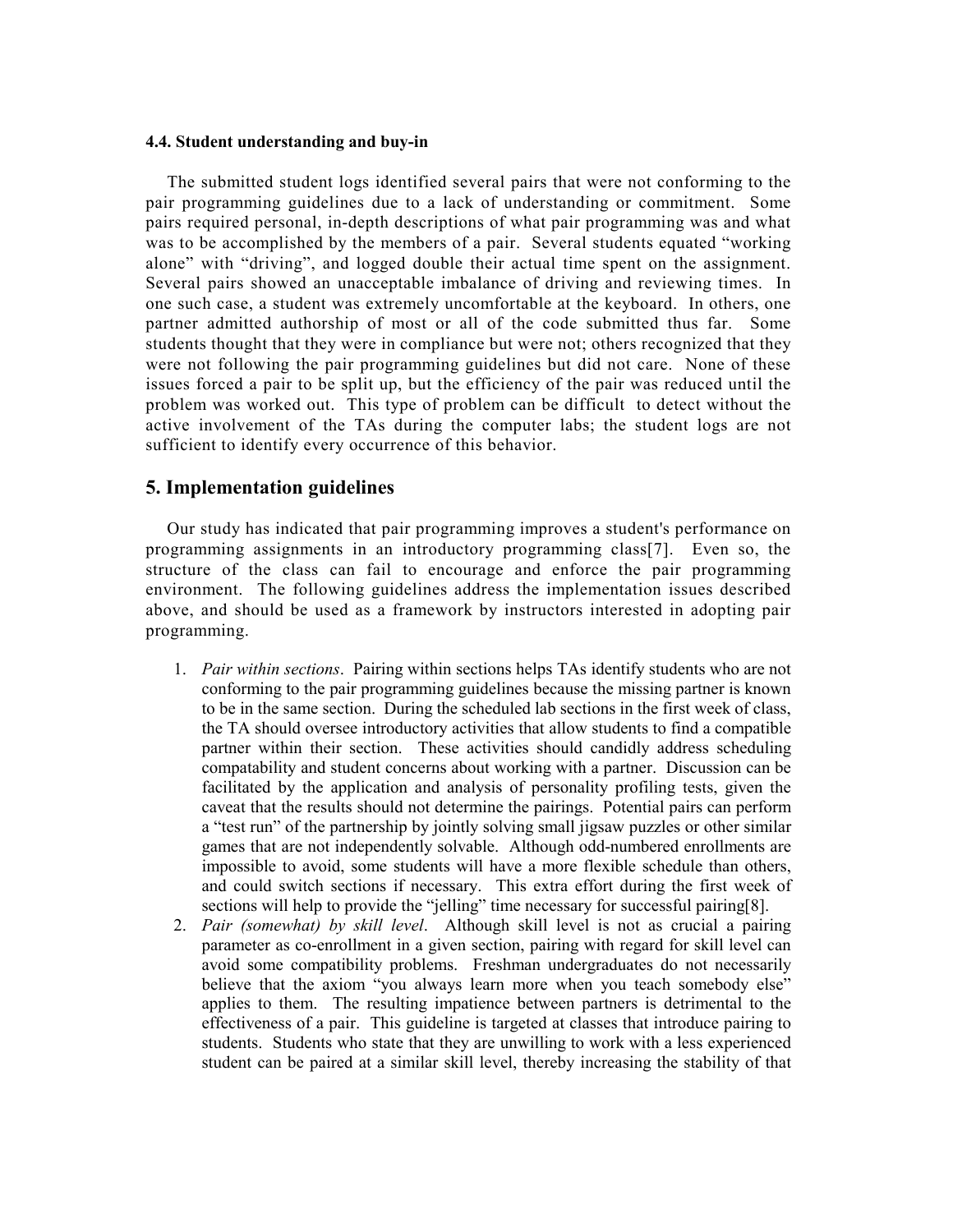pair. Once students are comfortable with the idea of pairing, they are more likely to be more open-minded when working with partners that are not as well-matched $[2,8]$ .

- 3. *Make sections mandatory*. Even if partners are enrolled in the same lab section, partner reliability can still be a problem. Mandatory lab sections ensure that some minimal amount of time is spent working on the assignment together. The instructor should define a set of acceptable excuses, such as illness or having already completed the assignment, that will excuse a pair from the section. If possible, both partners should inform the section TA if they wish to invoke one of these excuses.
- 4. *Assignments as a function of section time*. First-year programming classes generally focus on a few basic concepts per assignment. Some assignments, however, can require a lot of other work that extends the expected time-to-completion far beyond the total time of the scheduled lab sections. If instructors create such assignments, paired students are more likely to encounter scheduling difficulties that make it impossible to conform to the pair programming guidelines. Instructors need to tailor the expected length of the assignments such that a reasonable percentage of the class can finish within the scheduled section time. This practice improves the ability of the students to maintain the pair programming process and sacrifices no coverage of concepts.
- 5. *Institute a coding standard*. Experienced programmers generally have both a personal coding style and the ability to conform to any required coding standard. Alternately, less-experienced programmers tend to view their personal coding style as "right", and anything different as "wrong". Within a pair programming class, an instructor-selected coding standard can smooth out such differences between partners because neither individual can dominate the coding style. The resultant decrease in friction increases the effectiveness of the pair.
- 6. *Create a pairing-oriented culture*. Classes with pair programming issues integrated into their structure can improve the collaborative process without increasing the level of oversight required by the TAs or professor. For example, scheduling conflicts will happen, and therefore assignment submission and grading policies need to accommodate this. Suppose that a pair was not able to finish debugging a program together. An official method of separately turning in individually debugged program will reduce the chance that one partner will finish the program and submit it using both partners' names. Forcing a student to depend upon an unreliable partner in order to follow both grading requirements and pairing guidelines can create a conflict between honesty and academic compliance. Some students have grown up in an academic tradition that emphasizes academic compliance above all else. In order to counteract such training, the TAs or the instructor should, on a weekly basis, discuss some of the ideals behind pair programming with the students. Discussion on how the implementation of pair programming in the class differs from those ideals should be encouraged. The open discussion of issues such as collective ownership of code, maintenance goals, and industry expectation does not have to take up a lot of class time and can foster a culture within the class that supports the goals of pair programming.

Ideally, the extent to which students attempt to follow the pair programming guidelines should affect their final grades in the class. Unfortunately, determining where pairs went wrong would require more time than instructors and TAs usually have. The existence of a class culture that encourages pair programming will help students realize when they are drifting away from the pair programming guidelines, and we hope will help them identify and self-correct the problem.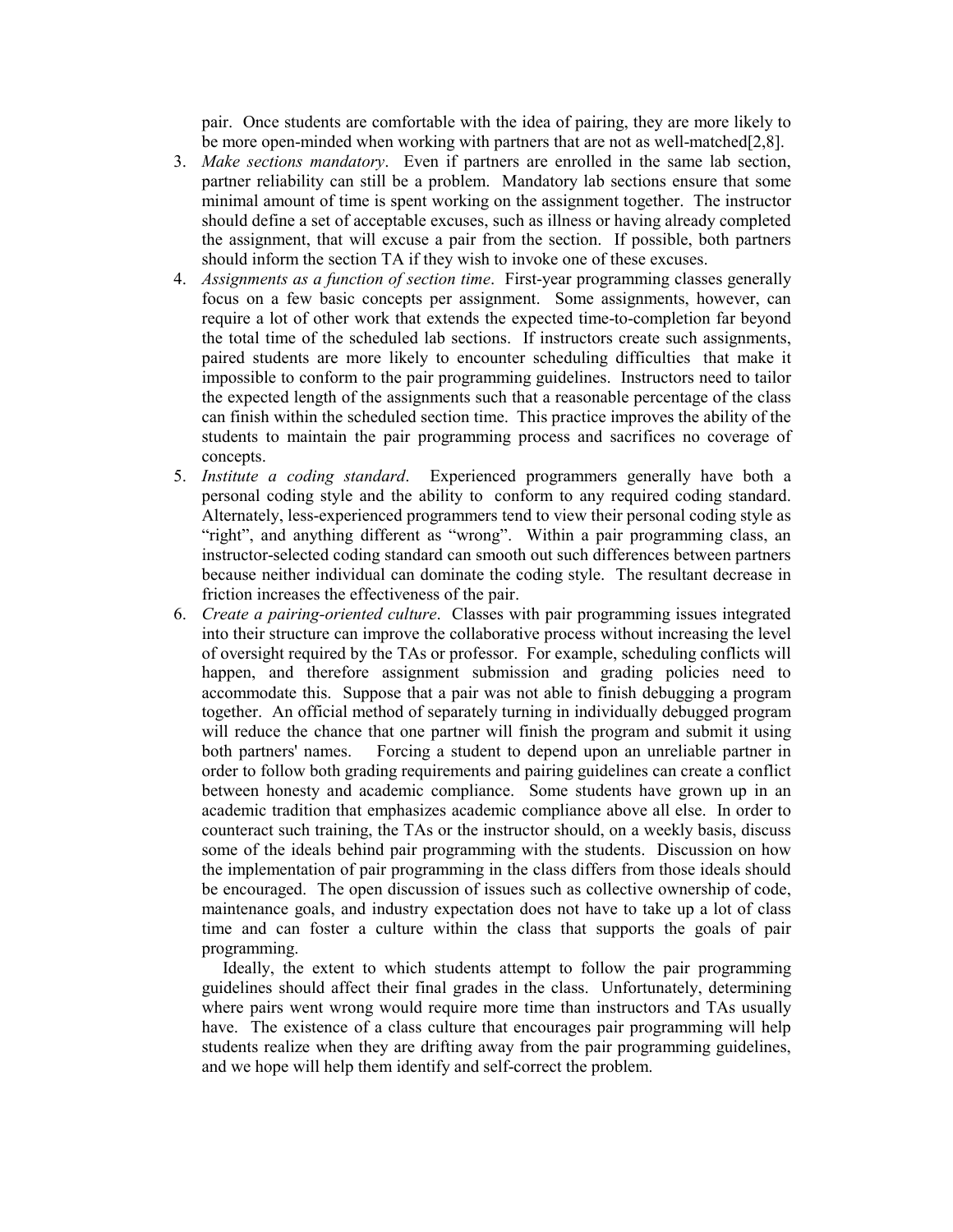## **6. Conclusions**

Pair programming surveys have shown that experienced pairs will frequently work alone on rote or simplistic implementation details[4,8]. For most freshman undergraduates, however, there are no rote details: everything is new and difficult. Within a paired curriculum, the pair-learning, pair-relaying, and pair-think behaviors discussed by Williams "create a unique educational capability, whereby the pairs are endlessly learning from each other" that can be beneficial for these freshmen[2]. We emphasize, however, that the implementation of pairing within the freshman classroom requires careful attention to detail; behaviors that are not common in industry or even upper-division classes can undermine the stability of a given pair. In this setting, the most critical aspect of creating an effective pair programming implementation is to minimize the potential scheduling conflicts between partners. The additional support of a culture that emphasizes cooperation, mutual respect, and shared responsibility paves the way for partners to work out attitude-based problems.

Even though the percentage of pairs that were reassigned due to the problems described was quite low, an effort should still be made to reduce this percentage further. The guidelines suggested in this paper can be used by other instructors as a means of more effectively structuring their freshman classes to prepare their students for future collaborative work. As more studies are completed, these guidelines should, of course, be refined.

## **7. Future Work**

The ongoing project at UCSC will monitor the students from the studied freshman classes for the remainder of their undergraduate career. Data such as the types of classes chosen, performance in such classes, and attitudes about computer science and software engineering issues will be collected. We hope to determine the effects of pair programming on retention percentages within the computer science field, personal software processes, and long-term interest in software engineering.

## **8. Acknowledgements**

Thanks to Dr. Heather Bullock, Dr. Julian Fernald, Wendy R. Williams, M.S, and Tristan Thomte, from the Psychology Department at UCSC, for assistance in creating the surveys, data collection, and analysis, to Dr. Alex Pang and Dr. Scott Brandt of the Computer Science Department at UCSC for participating in the pair programming study, to the anonymous reviewers for CSEET 2002, and to the National Science Foundation for the project funding (NSF EIA-0089989, "Retaining women in computer science: Impact of pair programming"). Any opinions, findings, and conclusions or recommendations expressed in this material are those of the authors and do not necessarily reflect the views of the National Science Foundation.

## **9. References**

- [1] L. Williams, "But, isn't that cheating? [collaborative programming]," *FIE'99 Frontiers in Education. 29th Annual Frontiers in Education Conference*, vol. 2, pp. 12B9/26-27, Nov. 1999.
- [2] L. Williams, "Integrating pair programming into a software development process," *Proceedings 14th Conference on Software Engineering Education and Training*, pp. 27-36, Feb. 2001.